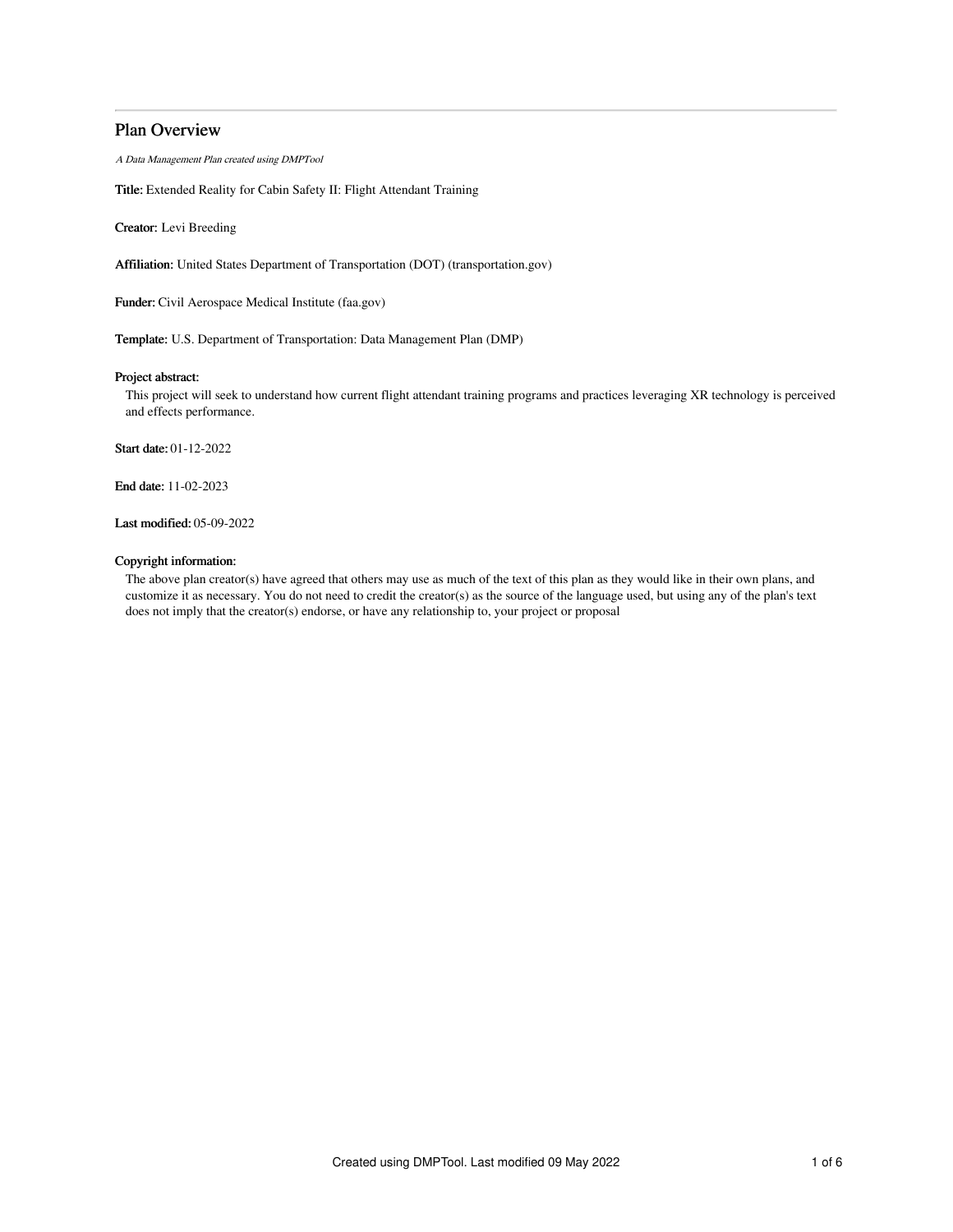# Extended Reality for Cabin Safety II: Flight Attendant Training

# Persistent Link

Include the persistent identifier (PID) that is associated with the dataset. Persistent Link: <https://doi.org/10.21949/1524430>

### Recommended Citation

The recommendeded data citation to be used when citing the dataset. Recommended Citation:

Breeding, L. L., Weed, D. B., Beben, M. S. (2023). Extended reality for cabin safety II: Flight attendant training. (Report No. DOT/FAA/AM-23/TBD). Federal Aviation Administration.

### Change Log

Document the changes that are made to the DMP, any and all changes should be noted to ensure a more complete documentation. Change Log:

2021-12-29: Updated project title. Wrote recommended citation. 2022-01-27: Updated project schedule. It is unknown at this time what data will be collected; therefore, a plan will be developed when this information is known. 2022-05-09: Updated with DOI and funder.

# **CONTENTS**

Include a table of contents, in order to better organize the DMP.

Question not answered.

# 0. Dataset and Contact Information

#### Please provide the following information:

- Name of the dataset or project for which data is being collected
- Project number, contract number, or other number used to link this DMP
- Name of the person submitting this DMP -ORCiD of the person submitting this DMP
- Email and phone number of the person submitting this DMP
- Name of the organization for which the person submitting this DMP is working for
- Email and phone number for the organization
- Link to organization or project website
- Date the DMP was written

# 0. Dataset and Contact Information:

Extended Reality for Cabin Safety II: Flight Attendant Training CAB-22007 DOT/FAA/AM-23/TBD Levi L. Breeding 0000-0003-2740-2790 levi.l.breeding@faa.gov (405) 954-0692 Federal Aviation Administration faa.gov December 29, 2021

# 1. Data Description

Name the data, data collection project, or data producing program. 1. Data Description: Extended Reality for Cabin Safety II: Flight Attendant Training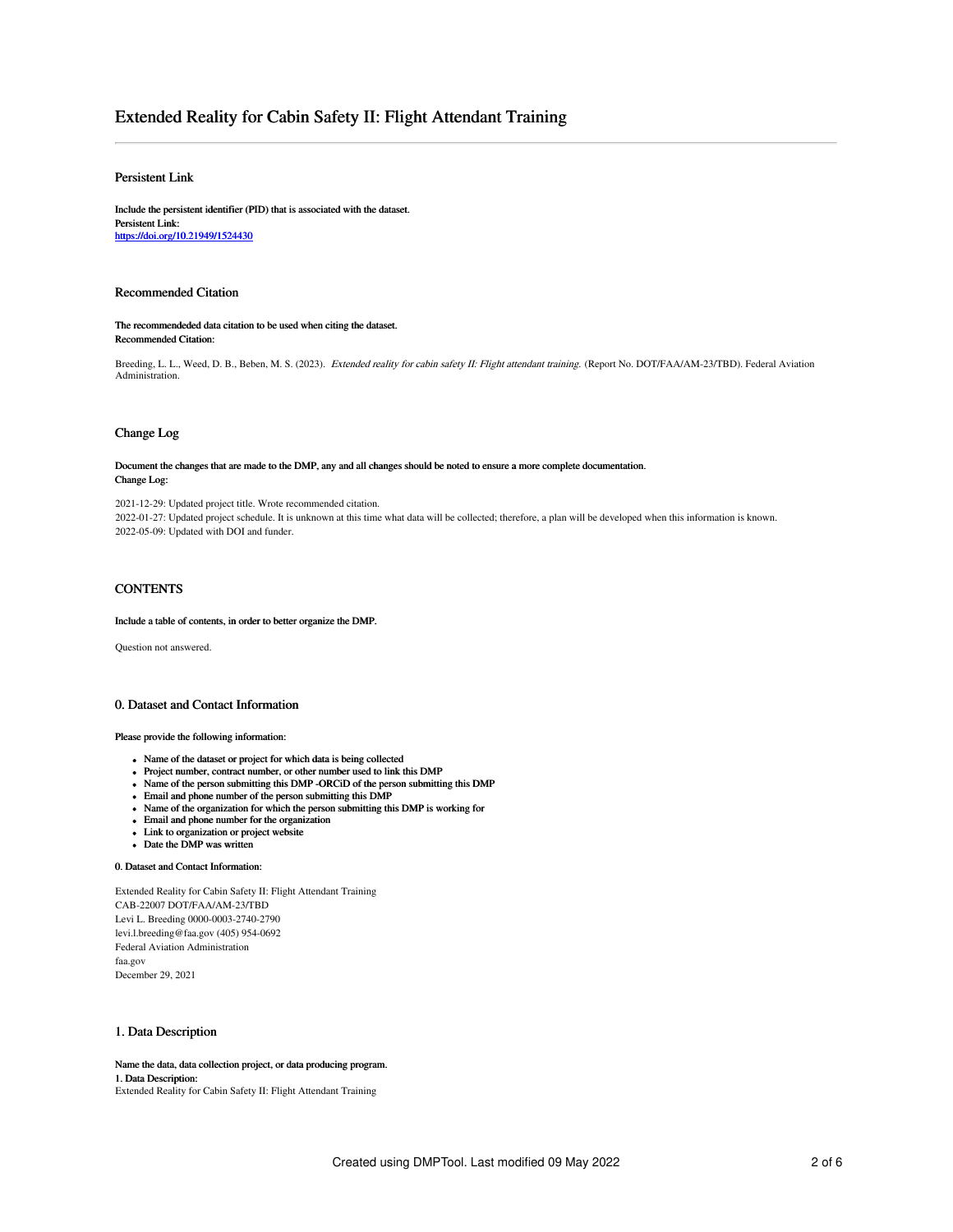#### Describe the purpose of your research.

This project will seek to understand how current flight attendant training programs and practices leveraging extended reality technology is perceived and effects flight attendant performance.

Describe the data that will be generated in terms of nature and scale (e.g., numerical data, image data, text sequences, video, audio, database, modeling data, source code, etc.). It is anticipated that the data generated in this project will include both qualitative and quantitative datasets.

#### Describe methods for creating the data (e.g., simulated; observed; experimental; software; physical collections; sensors; satellite; enforcement activities; researcher-generated databases, tables, and/or spreadsheets; instrument generated digital data output such as images and video; etc).

The methods for creating the data are anticipated to include analyses of existing training data collected by the airlines and survey responses or personal interview responses.

#### Discuss the period of time data will be collected and frequency of update.

It is anticipated that the data collection period will begin in 2Q22 and end by 4Q22 (Government fiscal year 2022). Frequency is to be determined by availability of resources and access to data.

### If using existing data, describe the relationship between the data you are collecting and existing data.

The data collection anticipated is qualitative in nature, the existing data that will be used is anticipated to be quantitative. The qualitative data will provide insight into the perception of the technology in training whereas the qualitative data will measure performance.

#### List potential users of the data.

The list of potential users of this data may include air carriers, regulators, and academic institutions.

#### Discuss the potential value of the data have over the long-term for not only your institution, but also for the public.

The potential value of the data in the long-term is that it provides a baseline for future studies as the technology increasingly expands and develops.

### If you request permission not to make data publicly accessible, explain rationale for lack of public access.

This data will be made accessible to the public.

#### Indicate the party responsible for managing the data.

The data will be managed by its authors.

#### Describe how you will check for adherence to this data management plan.

Adherence to this data management program will be reviewed at least once monthly.

### 2. Standards Employed

### List in what format(s) the data will be collected. Indicate if they are open or proprietary. 2. Standards Employed:

Data is anticipated to be collected (1) electronically on secured government furnished equipment; or (2) on paper forms or within a field notebook. The data is anticipated to primarily consist of Excel files (.xlsx), Word files (.docx), and Portable Document Format (.pdf).

### If you are using proprietary data formats, discuss your rationale for using those standards and formats.

Proprietary data formats are not anticipated for inclusion at this time.

#### Describe how versions of data be signified and/or controlled.

Data versioning will be maintained by the PI using a standard naming convention. Electronic data files will be retained on secured government furnished equipment.

# If the file format(s) you are using is(are) not standard to your field, describe how you will document the alternative you are using.

The file formats anticipated for use are standard to my field.

#### List what documentation you will be creating in order to make the data understandable by other researchers.

Anticipated documentation will include charts, graphs, and tables, where necessary, to represent data results of this study.

### Indicate what metadata schema you are using to describe the data. If the metadata schema is not one standard for your field, discuss your rationale for using that scheme. I intend to use the metadata schema relevant to the Social Sciences: Document, Discover, and Interoperate (DDI).

#### Describe how will the metadata be managed and stored.

Electronic data files will be retained on secured government furnished equipment. Any paper notes, documentation, or responses will be scanned or entered into an electronic data file.

### Indicate what tools or software is required to read or view the data.

A computer or other internet-connected electronic device, Microsoft Office applications, and Adobe. Additionally, references will be maintained by the EndNote Reference Management software.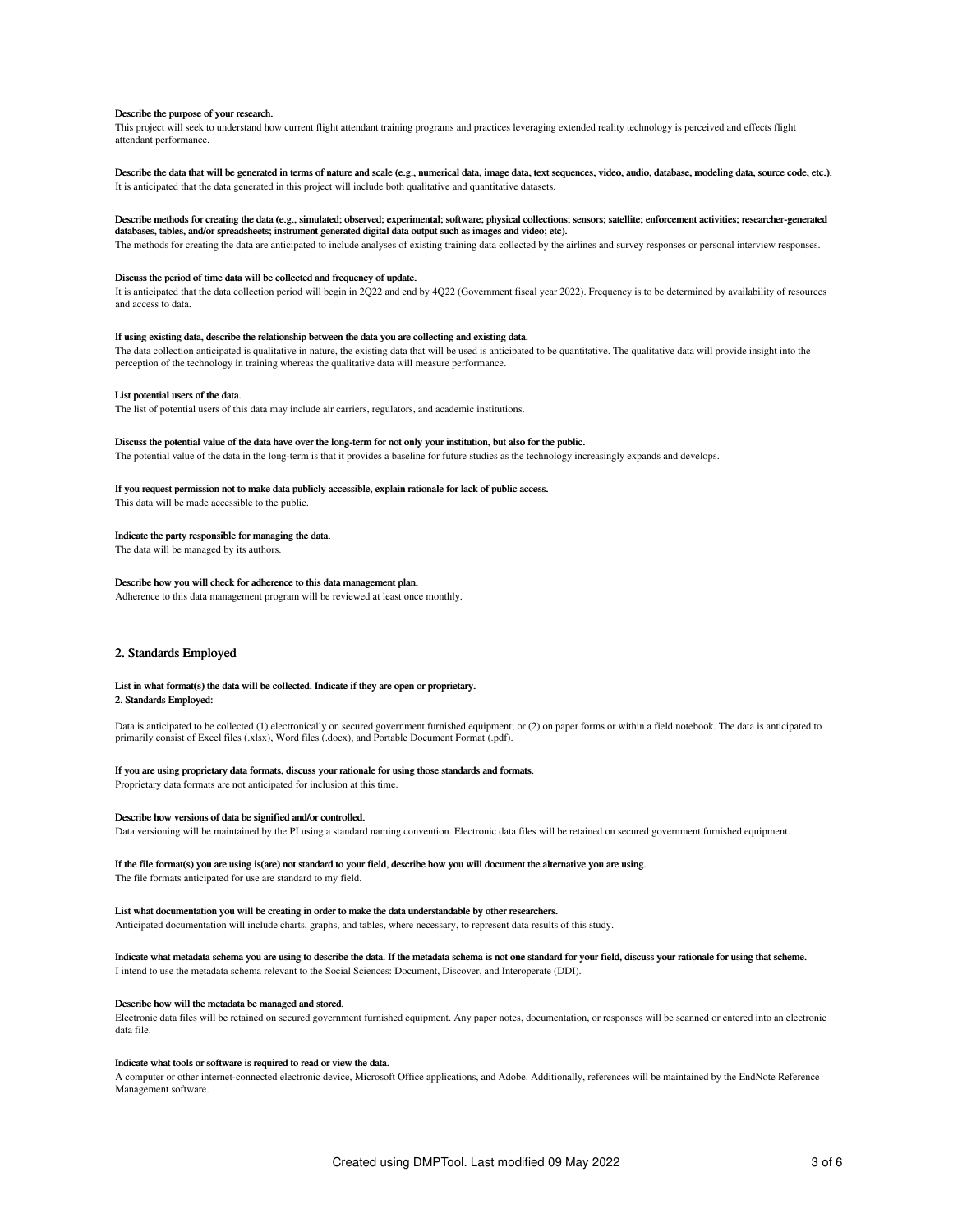#### Describe your quality control measures.

I will ensure the files are maintain on the government furnished equipment in a restricted yet accessible (to peers) cloud file. I will ensure the files open and have retained the data entered.

### 3. Access Policies

#### Describe what data will be publicly shared, how data files will be shared, and how others will access them. 3. Access Policies:

De-identified data of performance results; de-identified responses to interviews, focus groups, or surveys; and results of the study will be shared publicly. Data files will be shared through the National Transportation Library web site.

#### Indicate whether the data contain private or confidential information. If so:

- Discuss how will you guard against disclosure of identities and/or confidential business information.
- List what processes you will follow to provide informed consent to participants.
- State the party responsible for protecting the data.

The data is not anticipated to contain private or confidential information.

# Describe what, if any, privacy, ethical, or confidentiality concerns are raised due to data sharing.

No anticipated concerns regarding privacy, ethical, or confidentiality are known at this time.

### If applicable, describe how you will deidentify your data before sharing. If not:

- Identify what restrictions on access and use you will place on the data.
- Discuss additional steps, if any you will use to protect privacy and confidentiality.

Any interviews, focus groups, or survey responses will not contain names. The air carrier will provide volunteers to respond and no names will be collected. Airline names linked to the data will be changed from proper names to Airline A, Airline B, etc. in no particular order.

### 4. Re-Use, Redistribution, and Derivative Products Policies

#### Name who has the right to manage the data.

#### 4. Re-Use, Redistribution, and Derivative Products Policies:

These data are managed by the Federal Aviation Administration. The data are in the public domain, and may be re-use without restriction. Citation of the data is appreciated. Please use the following recommended citation: Breeding, L. L., Weed, D. B., Beben, M. S. (2023). Extended reality for cabin safety II: Flight attendant training. (Report No. DOT/FAA/AM-23/TBD). Federal Aviation

Administration.

### Indicate who holds the intellectual property rights to the data.

The Federal Aviation Administration holds the intellectual property rights to this data.

# List any copyrights to the data. If so, indicate who owns them.

This data is in the public domain.

#### Discuss any rights be transferred to a data archive.

Question not answered.

#### Describe how your data will be licensed for reuse, redistribution, and derivative products.

Question not answered.

# 5. Archiving and Preservation Plans

# Discuss how you intend to archive your data and where (include URL).

5. Archiving and Preservation Plans:

Data archiving will be accomplished through the National Transportation Library services.

#### Indicate the approximate time period between data collection and submission to the archive.

The approximate time period between data collections and submission to the archive is anticipated to be less than one year.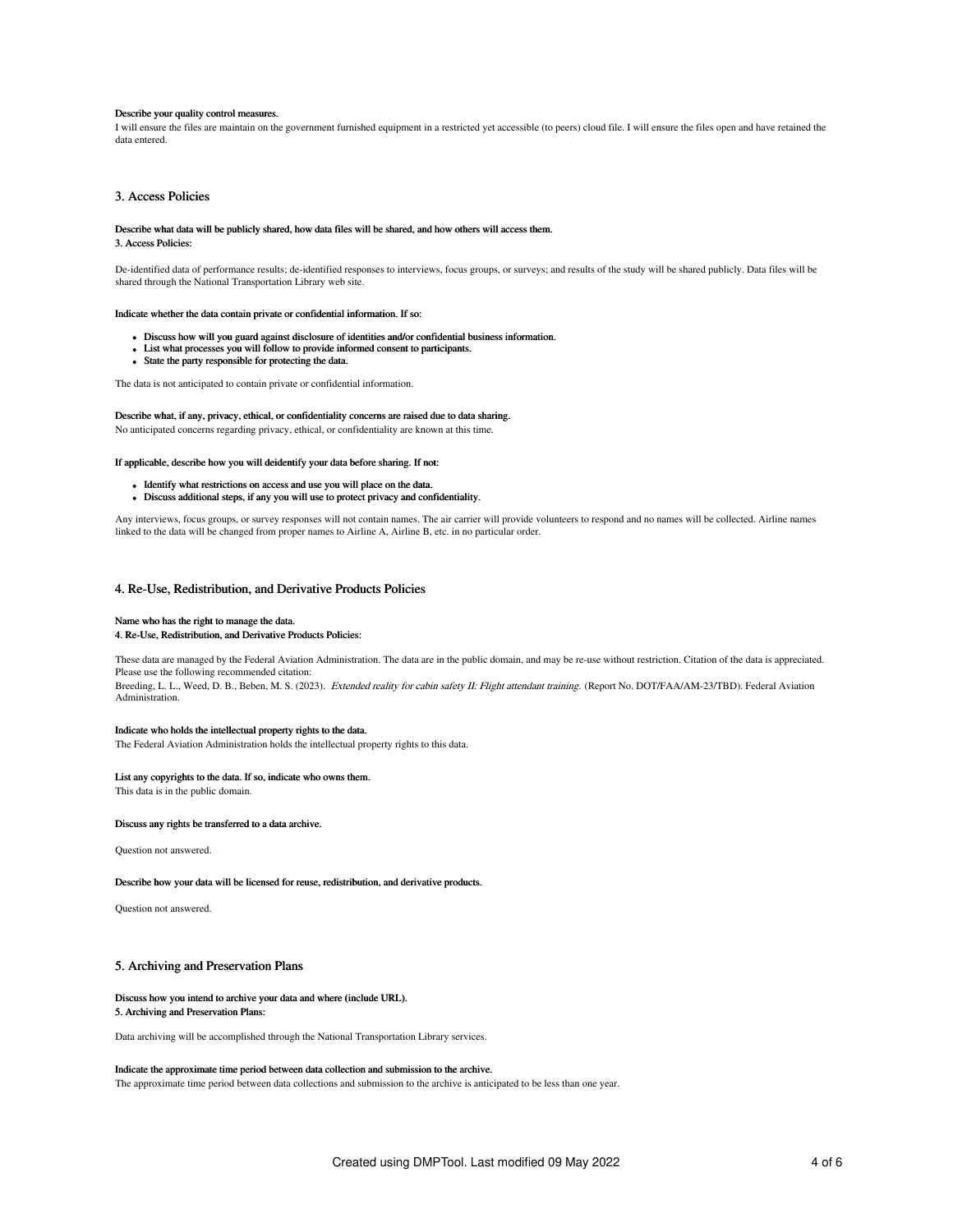#### Identify where data will be stored prior to being sent to an archive.

The data will be temporarily stored on government furnished equipment before being sent to archive.

#### Describe how back-up, disaster recovery, off-site data storage, and other redundant storage strategies will be used to ensure the data's security and integrity.

The data security and integrity will be maintained by the Federal Aviation Administration and the data management and protection will be subject to the standards and methodologies used by the Administration.

### Describe how data will be protected from accidental or malicious modification or deletion prior to receipt by the archive.

The data security and integrity will be maintained by the Federal Aviation Administration and the data management and protection will be subject to the standards and methodologies used by the Administration.

#### Discuss your chosen data archive's policies and practices for back-up, disaster recovery, off-site data storage, and other redundant storage strategies to ensure the data's security and integrity for the long-term.

The data security and integrity will be maintained by the Federal Aviation Administration and the data management and protection will be subject to the standards and methodologies used by the Administration.

### Indicate how long the chosen archive will retain the data.

The National Transportation Library will archive the data indefinitely.

#### Indicate if the chosen archive employs, or allows for the recording of, persistent identifiers linked to the data.

The National Transportation Library does allow persistent identifies linked to the data.

### Discuss how your chosen data repository meets the criteria outlined on the Guidelines for Evaluating Repositories for [Conformance](https://ntl.bts.gov/public-access/guidelines-evaluating-repositories) with the DOT Public Access Plan page. It is understood that the National Transportation Library complies with the following attributes:

1. Promotes an explicit mission of digital data archiving;

- 2. Ensures compliance with legal regulations, and maintains all applicable licenses covering data access and use, including, if applicable, mechanisms to protect privacy rights and maintain the confidentiality of respondents;
- 3. Has a documented plan for long-term preservation of its holdings;
- 4. Applies documented processes and procedures in managing data storage;
- 5. Performs archiving according to explicit work flows across the data life cycle;
- 6. Enables the users to discover and use the data, and refer to them in a persistent way through proper citation;
- 7. Enables reuse of data, ensuring appropriate formats and application of metadata;
- 8. Ensures the integrity and authenticity of the data;

# 9. Is adequately funded and staffed, and has a system of governance in place to support its mission; and

10. Possesses a technical infrastructure that explicitly supports the tasks and functions described in internationally accepted archival standards like Open Archival Information System (OAIS).

# 6. Policies Affecting this Data Management Plan

#### Include policies that the data management plan was created to meet, such as the DOT public access plan.

#### 6. Policies Affecting this Data Management Plan:

This data management plan was created to meet the requirements enumerated in the U.S. Department of Transportation's "Plan to Increase Public Access to the Results of Federally-Funded Scientific Research" Version 1.1 << <https://doi.org/10.21949/1520559> >> and guidelines suggested by the DOT Public Access website <<<br><https://doi.org/10.21949/1503647> >>, in effect and current as of Month(W